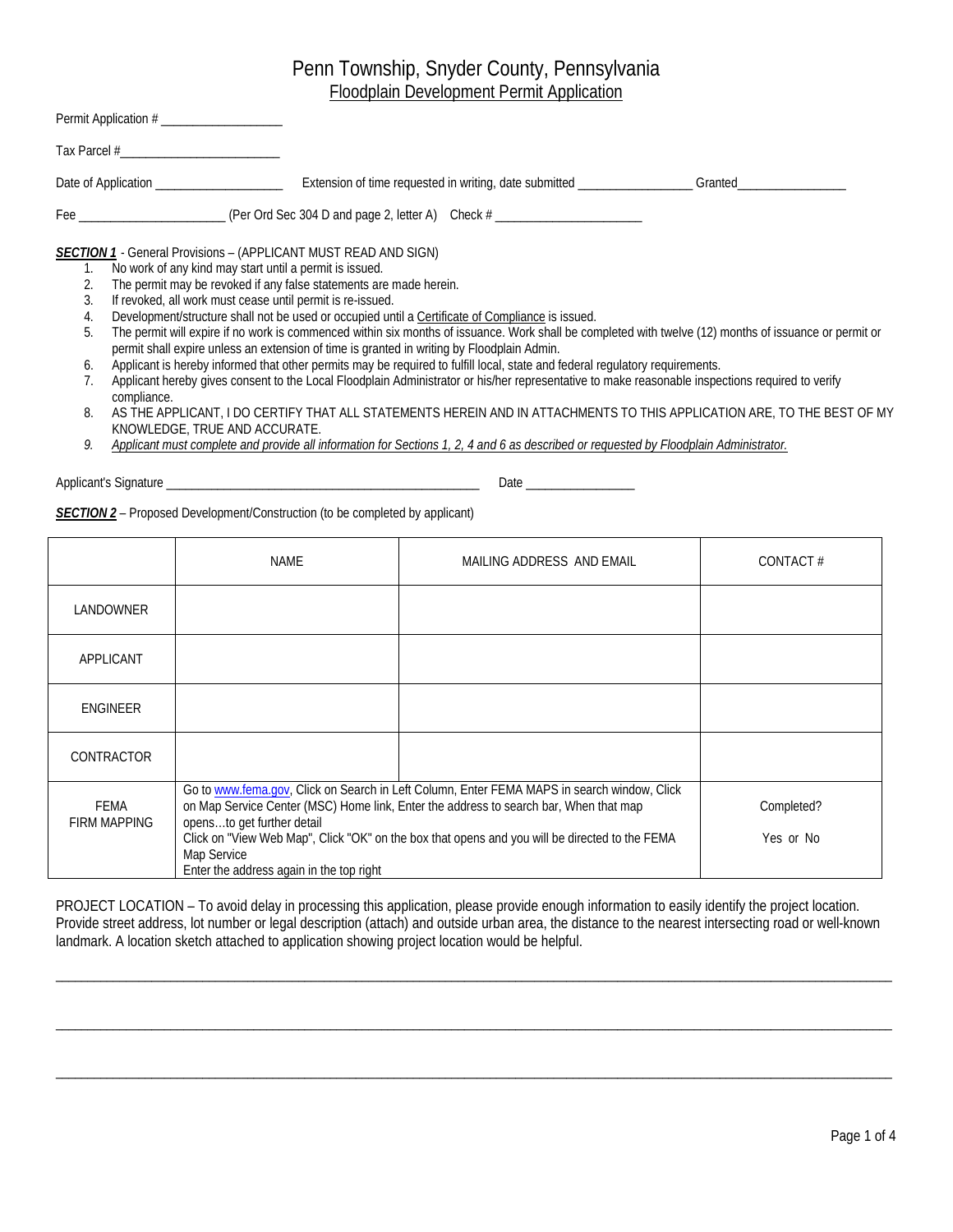### **DESCRIPTION OF WORK – check ALL applicable boxes**

### A. *STRUCTURAL DEVELOPMENT*

### TYPE OF ACTIVITY STRUCTURE TYPE

| New Structure (does include walls + fences)                     | Residential (1-4 family)                   |
|-----------------------------------------------------------------|--------------------------------------------|
| Addition to existing                                            | Residential (more than 4 family)           |
| Alteration to existing                                          | Non-residential (Floodproofing?) Yes or No |
| <b>Relocation of Structure</b>                                  | Combined Use (Residential and Commercial)  |
| Demolition of Structure                                         | Manufactured (Mobile) Home                 |
| Replacement of Existing Structure                               | In a Manufactured Home Park?<br>Yes or No  |
| Elevate an Existing Structure                                   | Accessory                                  |
| Repairs to Existing Structure (disaster related)                | <b>ESTIMATED COST OF PROJECT</b>           |
| Any previous repairs for structure related to application       |                                            |
| Will work constitute Substantial Improvement, per 702 (C)       | <b>BREAKOUT OF FLOOD RELATED COST</b>      |
| Will work constitute "Cumulative Substantial Damage" per 702(G) |                                            |
| Floodproofing Residential, per Section 502 of FP Ordinance      |                                            |
| Floodproofing Non-Residential, per Section 502 of FP Ordinance  | <b>VALUE OF BUILDING BEFORE DAMAGE</b>     |
|                                                                 |                                            |
|                                                                 |                                            |

| 1110010111111                              |
|--------------------------------------------|
| Residential (1-4 family)                   |
| Residential (more than 4 family)           |
| Non-residential (Floodproofing?) Yes or No |
| Combined Use (Residential and Commercial)  |
| Manufactured (Mobile) Home                 |
| In a Manufactured Home Park? Yes or No     |
| Accessory                                  |
| <b>ESTIMATED COST OF PROJECT</b>           |
| S.                                         |
| BREAKOUT OF FLOOD RELATED COST             |
| <b>VALUE OF BUILDING BEFORE DAMAGE</b>     |

### B. *OTHER DEVELOPMENT ACTIVITIES*

| Clearing                                                                | Fill                                           | Mining                                                                     |
|-------------------------------------------------------------------------|------------------------------------------------|----------------------------------------------------------------------------|
| Drilling                                                                | Grading                                        | Excavation - except for Structural<br>Development checked above            |
| Watercourse Alteration -including dredging<br>and channel modifications | Drainage Improvements - including culvert work | Road, Street or Bridge Construction                                        |
| Subdivision - new or expansion                                          | Individual Water or Sewer System               | Hazardous Material Storage<br>(see Section 505 of Floodplain<br>Ordinance) |
| Other - specify                                                         |                                                |                                                                            |

**SECTION 3** - Floodplain Determination to be completed by Floodplain Administrator or assigned.

The proposed development/construction is located on FIRM Panel - \_\_\_\_\_\_\_\_\_\_\_\_\_\_\_\_\_\_\_\_\_\_\_, Dated\_

The proposed development/construction is:

- o **NOT** located in a Special Flood Hazard Area (SFHA). Notify Applicant the application review is complete and NO FLOODPLAIN DEVELOPMENT PERMIT IS REQUIRED.
- o partially located in the SFHA, but building/development is not.
- o located in a Special Flood Hazard Area (provide information in table below)

| FIRM (Flood Insurance Rate Map) zone designation |                  |
|--------------------------------------------------|------------------|
| 100-year flood elevation or BFE at the site is   | NGVD (MSL,       |
| Data Available                                   | No.<br>Yes<br>0r |

o located in the Floodway. Section 402A

| FBFM<br>Date -<br>and L<br>Panel<br>Number      |  |
|-------------------------------------------------|--|
| if different than r<br>FIRM<br>panel date above |  |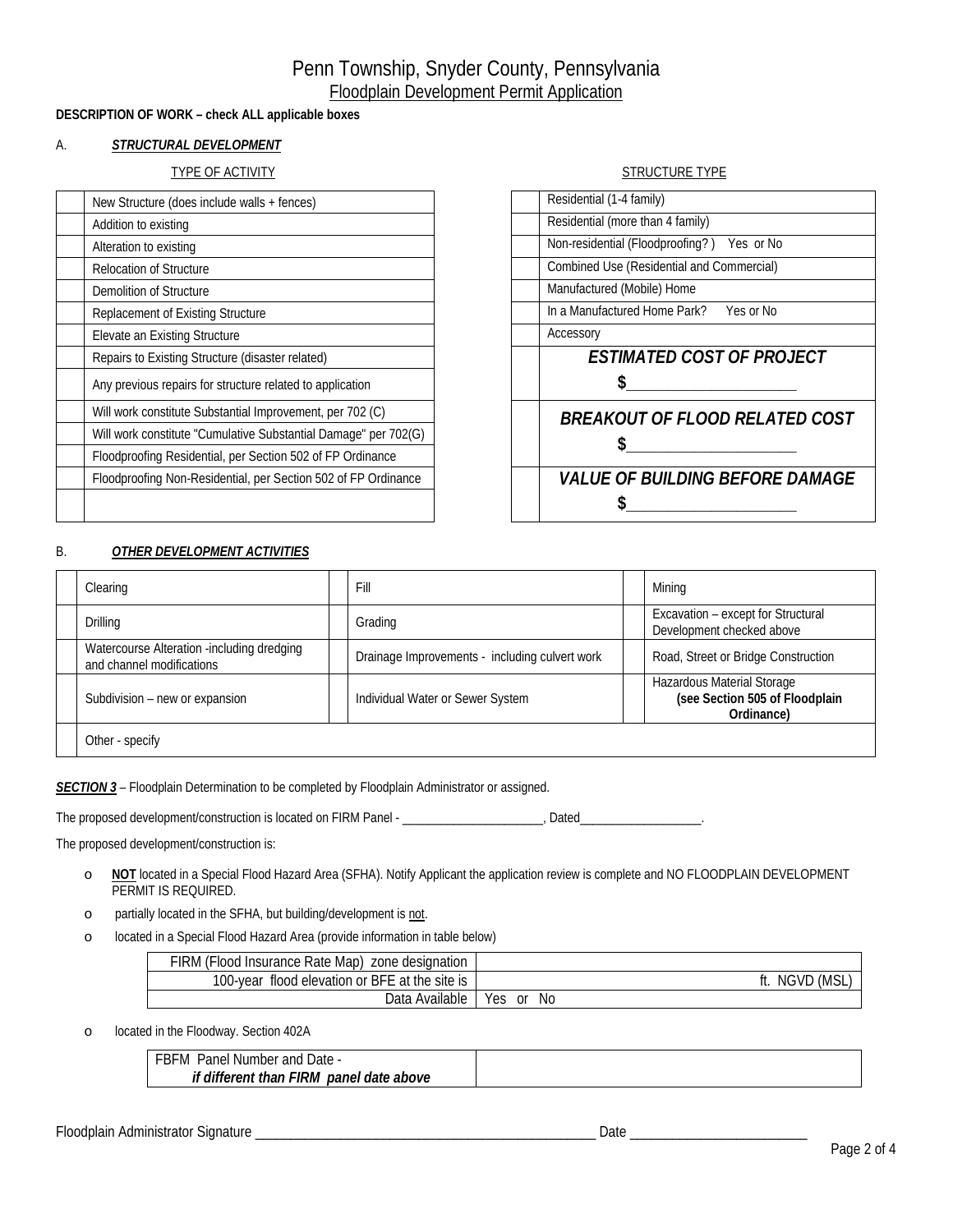### *SECTION 4* – Additional Information Required – to be provided by APPLICANT, reviewed by Floodplain Administrator

**\*** Applicant must submit the documents checked below before application can be processed.

- o A site plan showing the location of all existing structures, water bodies, adjacent roads, lot dimensions and proposed development, per 304C2 of Floodplain ordinance.
- o Development/structure plans, drawn to scale and specifications including where applicable: details for anchoring structures, proposed elevation of lowest floor (including basement), types of water-resistant materials used below the first floor, details of floodproofing of utilities located below the first floor and details of enclosures below the first floor.

| ۱٥.<br>יי<br>៶៲ບ |  |  |  |
|------------------|--|--|--|
|                  |  |  |  |

- o Subdivision or other development plans. (If the subdivision or other development exceeds 50 lots or 5 acres, whichever is lesser, the applicant MUST provide "100-year" or BFE (Base Flood Elevation) if they are not otherwise available.
- o Plan showing the extent of watercourse relocation and/or landform alterations.
- o Change in water elevation (in feet) \_\_\_\_\_\_\_\_\_\_\_\_\_\_\_\_ Meets ordinance limits on elevation increases? YES or NO
- o Top of new compacted fill elevation \_\_\_\_\_\_\_\_\_\_\_\_\_\_\_\_ft. NGVD (MSL)
- o Floodproofing protection level (non-residential only) \_\_\_\_\_\_\_\_\_\_\_\_\_\_\_\_\_ft. NGVD (MSL). For floodproofed structures applicant must attach certification from registered engineer or architect.
- o Certification from a registered engineer that the proposed activity in a regulatory floodway will not result in ANY increase in the height of the "100-year" flood. A copy of all data and hydraulic/hydrologic calculations supporting this finding must also be submitted.
- o Elevation Certificate Pre Construction
- o As required, any state or federal permits per Section 303 (B) of FP Ordinance.
- $\circ$  Other -
- **SECTION 5** Permit Determination (to be completed by Local Floodplain Administrator)

All applications and plans for any proposed construction in any identified floodplain area have been submitted to the SC Conservation District for review and comment. Date Submitted Broad Comments Comments Comments Recorded Study Comments Received Broad Comments Received Broad<br>Received

| Date Submitted                                                                     | SCCD Review and Comments Received |
|------------------------------------------------------------------------------------|-----------------------------------|
| Submission of application and plans by Floodplain Administrator to other agencies: |                                   |
| Penn Township Planning Commission: Date                                            | Comments received                 |
| Penn Township Engineer: Date                                                       | Comments received                 |

#### *I have determined the proposed activity:*

- o *IS (if checked the Floodplain Administrator may issue a Development permit upon payment of designated fee)*
- **IS NOT** (if checked the Floodplain Administrator will provide a written summary of deficiencies. Applicant may revise and resubmit an *application to the Floodplain Administrator or may request a hearing from Board of Appeals. Appeals see Section 311 of FP Ordinance.*

in conformance with provisions of the Penn Township Floodplain Ordinance in effect at time of application. The permit is issued subject to the conditions attached to and made part of this permit.

| $\overline{ }$<br>ר ו∩ו ∹ | ure<br>.<br>qpıaır<br>. sian<br>mını<br>$\overline{a}$<br>наг<br>ווער |  |
|---------------------------|-----------------------------------------------------------------------|--|
|                           |                                                                       |  |